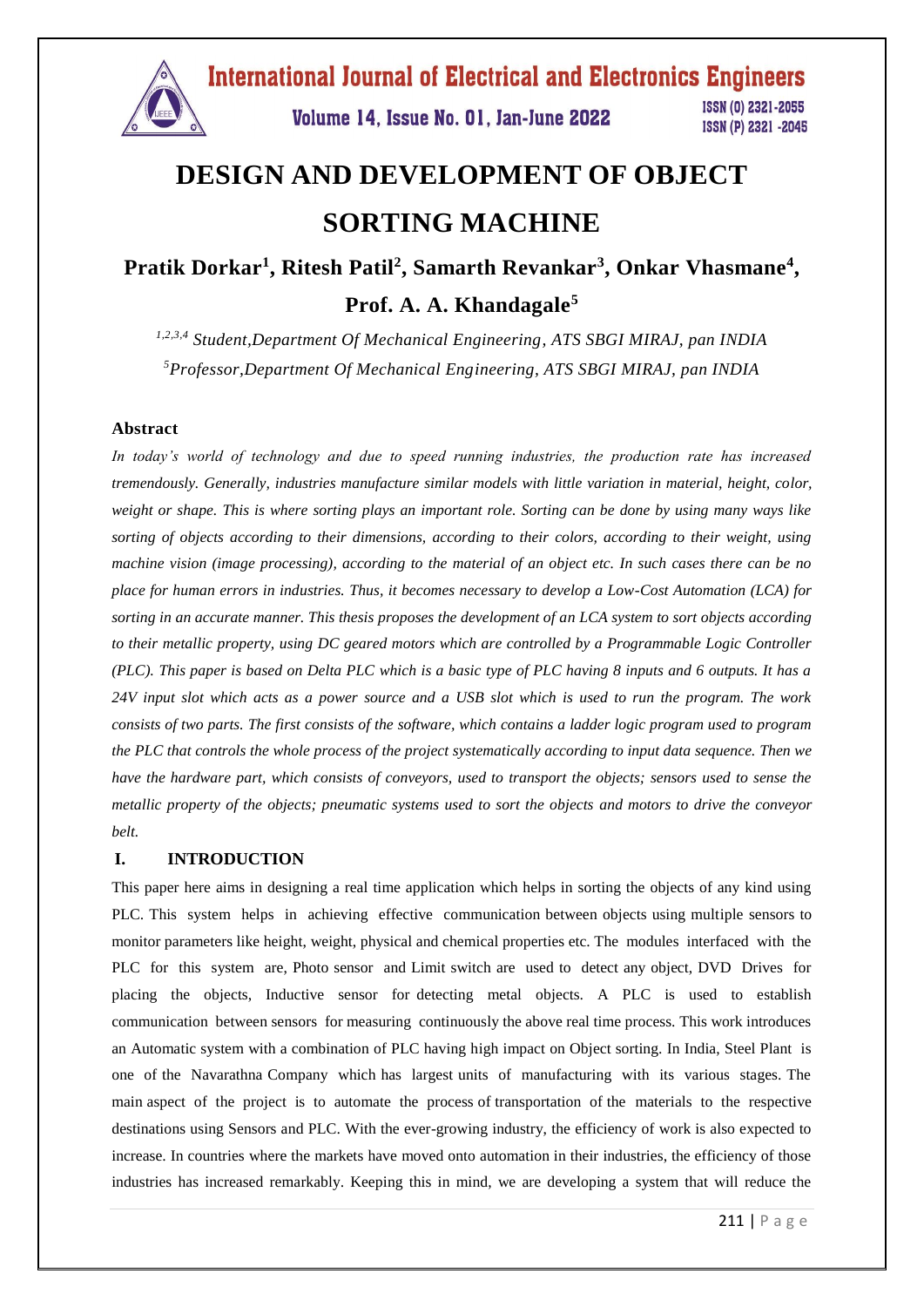

#### **International Journal of Electrical and Electronics Engineers** ISSN (0) 2321-2055 Volume 14, Issue No. 01, Jan-June 2022 ISSN (P) 2321 -2045

burden of manual labor along with the errors that can be caused by it. This system would help spend less energy and effort, so that there would be a definite increase in efficiency. There are many such systems that can help in metallic property, etc. We have selected the situation of sorting objects on the basis of their metallic characteristics. This system of sorting products is optimized to differentiate between products on the basis of their metallic property, which is done with the help of a metal detector. It uses sensors in order to sort them accordingly and into their respective boxes. Though it can be achieved using a microcontroller, using a PLC guarantees higher speed, performance and reliability. A continuous conveyor belt carries the products and a pair of pneumatically actuated pistons pushes them into the sorting bin. If it is a metal product the first piston pushes the product into the container, and the skipped product goes further towards the second piston, which detects the oncoming product using the proximity sensor and pushes it into another container. All these functions are precisely controlled by the PLC. We can further modify the project by replacing DC motors by stepper motors to increase accuracy. Sensors can be replaced by cameras for digital Processing which can be done using MATLAB. We can also segregate them on the basis of size, height, etc. Robotic arms can be used instead of pneumatic pistons to place the objects in the desired locations. Such a system can not only be used in industries, but also for segregation of wastes, mineral sorting, agricultural grading, etc. Our main aim is to build a system that can effectively sort metals from nonmetals. Since such systems can form an integral part of industrial processes, our objective would be to further increase the speed of performance, reduce labor, increase accuracy as well as efficiency. In this project, we create a setup that will decrease human effort to an extent by using the LAC to avoid risk, improve accuracy, increase speed of production and reduce the cycle time. Limitations will be there due to the practical difficulties in programming the project according to the availability of the materials and components. This setup can be further improved to a sorting system that sorts the items based on the other physical consideration. This can be achieved using the various sensors. In industry it can be used for sorting of various objects, tools, with a high degree of accuracy and quality.

#### **II. SYSTEM ARCHITECTURE**

The system consists of many functional units such as photo sensor, Inductive sensor, Conveyor belt, DVD Drives. Here PLC plays vital role i.e. it is heart of this proposed system. The PLC is burnt with program that is necessary to control the sensors and relays, and conveyors interfaced to it. The interfaced units are controlled by the PLC in an efficient and faster manner, thus providing the system to be reliable than the existing ones.

#### **III. PROPOSED SYSTEM**

Our project is PLC based automatic object sorting machine divided into six cycles namely: Object Detection, Object placing on to conveyor belt, Conveyor starting, Sensory Detection, and Sorting mechanism. Our project involves reducing the industrial cost employed in installation and functioning of multiple conveyor belt systems in different industries like Food Processing Industry, Brick Industry etc. for sorting of different objects. This is achieved by setting up a single conveyor belt which carries objects and then the PLC module along with the sensormodule which detects the objects and then the objects are sorted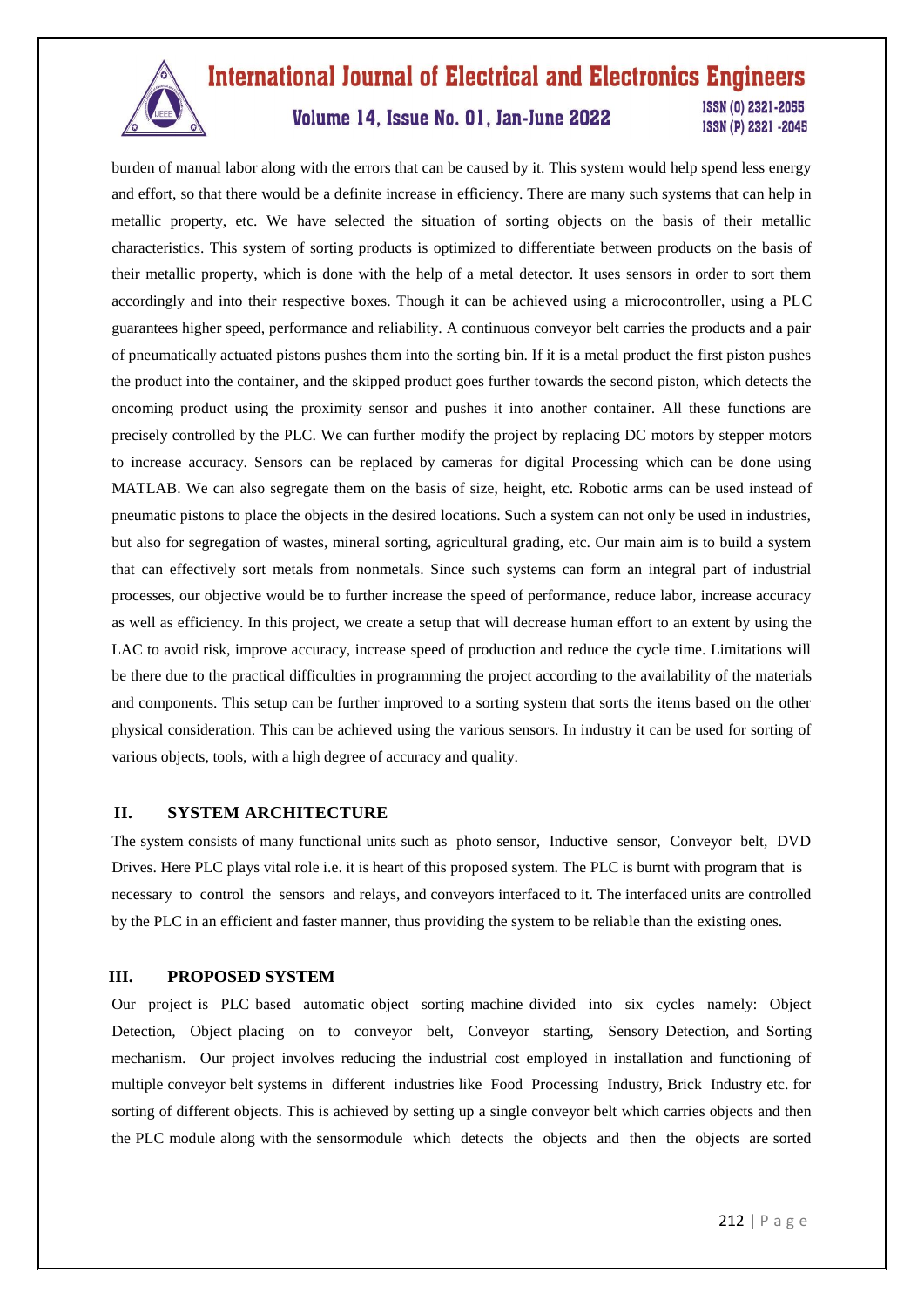

## **International Journal of Electrical and Electronics Engineers**

### Volume 14, Issue No. 01, Jan-June 2022

ISSN (0) 2321-2055 ISSN (P) 2321 -2045

accordingly. With this the operational costs, labour costs and installation costs are reduce in manifold by minimal increase of the inputs for the PLC.

We shall now discuss our project in detail by providing a descriptive analysis of various modules required in our project.

#### **3.1 Overview of the Modules**

- PLC Module
- Conveyor Belt Module
- Object Pushing Module
- Sensor Module

#### **3.1.1 PLC Module**

Our PLC module consists of the following

•Allen Bradley MICROLOGIX 1200

•24V DC power module

•16 digital I/O Module

Understanding the basic features of MICROLOGIX 1200 in our facility would maximize our productivity by increasing the operation of our project. The MICROLOGIX 1200 includes fault detection with built–in diagnostics. Understanding these features is critical in running an efficient operation. Allen Bradley PLC is widely used in several industrial automation operations across Indian sub – continent.

#### **3.1.2 Conveyor Belt module**

The next concept in our project is of the conveyor belt, on which the objects are kept. Here instead of using multiple conveyor belts for different operation we are using a single conveyor belt which takes the objects to the DVD drives where the objects are separated and the sensing of the objects is done and then sorting operation is done simultaneously.

#### **3.1.3 Object Pushing Module**

The object sensing module in our project PLC based automatic object sorting machine with User Defined Volume utilized is a weight limit switch in which a rod is fixed to the upper surface of the weight limit switch. When the object is placed on it due to weight of the object a force is exerted on the rod of the weight limit switch and this rod makes a supply to the PLC and the PLC provides the supply to the DVD drive-1 which pushes the object on to the conveyor belt after 5 sec of time delay again the PLC provides the supply to the motor for which the conveyor belt starts rotating.

#### **3.1.4 Sensor Module**

In our project PLC based automatic object sorting machine. We are using an IR Sensor for detection of object presence and Inductive sensor for detection of metallic objects. The operation of IR sensor and Inductive sensor here are programmed such that when the object comes and when it is detected the sensor senses it for some time delay and if theobject is removed during that time delay and placed again then the sensor again starts the sensing time delay from the beginning and after that the instruction of bottle being sensed.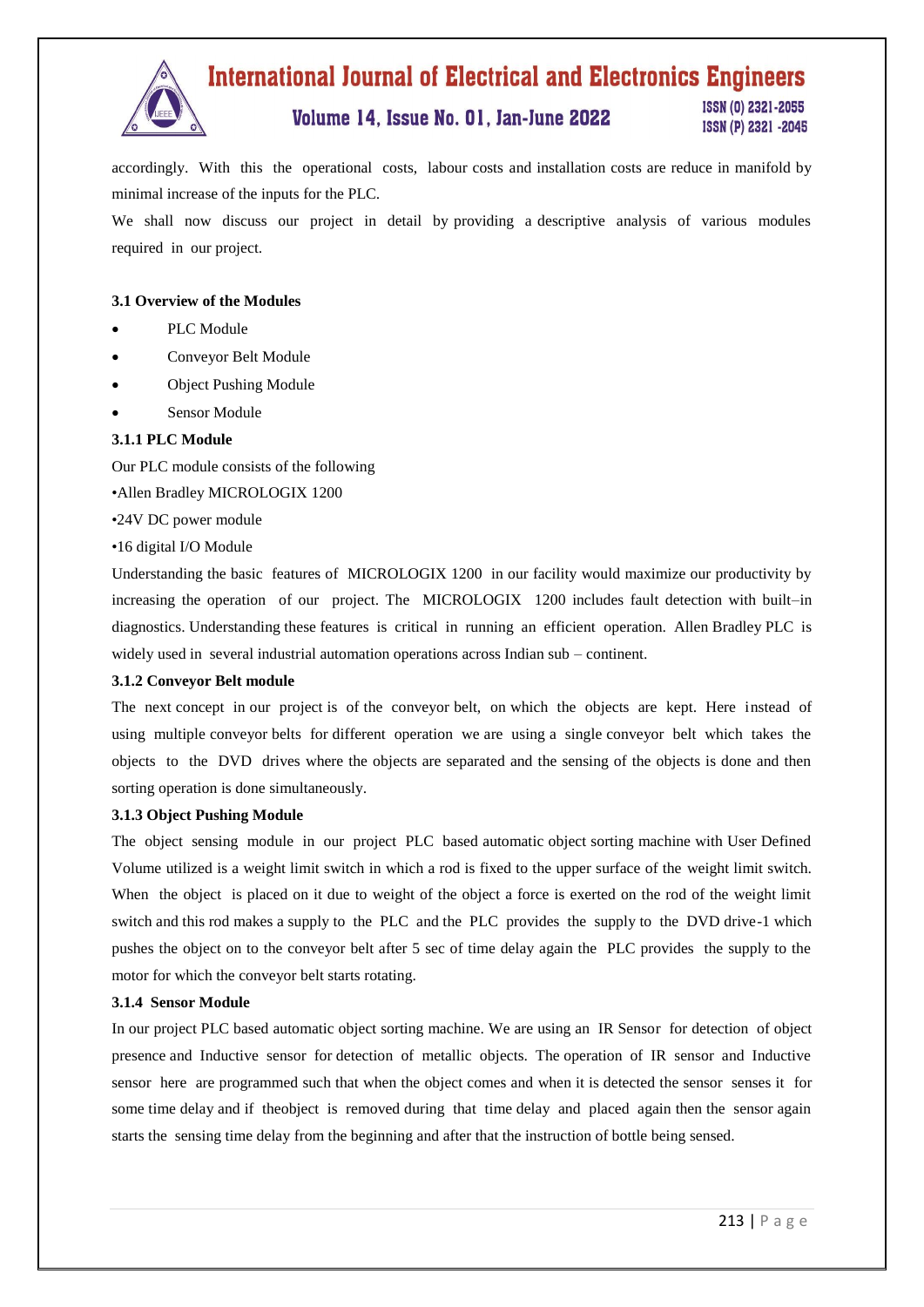

#### **IV. FIGURES AND TABLES**



Fig.1 Isometric View of Object Sorting Machine



Fig. 2 ArduinoDuemilanove Circuit Board



Fig. 3 Testing of Object Sorting Machine